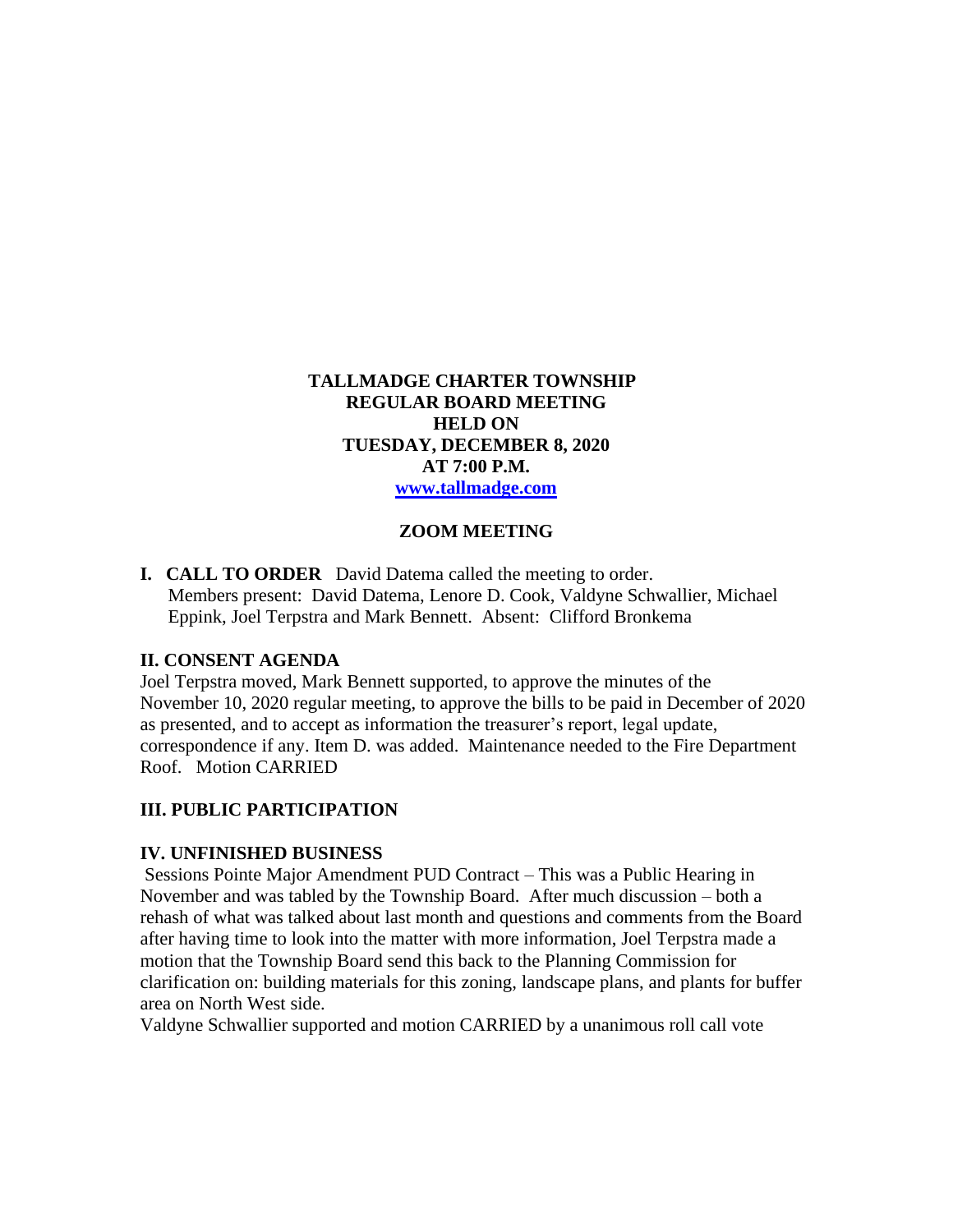## **V. NEW BUSINESS**

#### **A. SECOND READING – ZONING MAP AMENDMENT –**

David Cooper of  $14271 \, 40<sup>th</sup>$  Avenue is requesting to rezone parcels 70-10-06-200-008 and 70--10-15-100-001 from Agricultural to Rural Preserve. These parcels are located on the SW corner of 40<sup>th</sup> and Hayes. Parcel size is approximately 26.5 acres. Mark Bennett moved, Valdyne Schwallier supported, to adopt the Zoning Map Amendment requested by David Cooper. Motion CARRIED by unanimous roll call vote.

 **B. TOWNSHIP APPOINTMENTS –** Recommended by the Township Supervisor 1.) **Planning Commission –** Mark Bennett moved, Valdyne Schwallier supported to appoint Joel Terpstra (elected) to a four-year term and Marvin Bennink and Jacob Smith to a three-year term. Motion CARRIED by a unanimous roll call vote 2.) **Zoning Board of Appeals –** Mark Bennett moved, Joel Terpstra supported, to appoint Clifford Bronkema (elected) to a four-year term and Charlie Gilson and Marv Bennink to a three -year term. Motion CARRIED by a unanimous roll call vote.

3.) **Fire Board –** Michael Eppink moved, Joel Terpstra supported, to appoint Lenore D. Cook and Valdyne Schwallier to a one-year term. Motion CARRIED by a unanimous roll call vote.

 4.) **Board of Review –** Lenore D. Cook moved, Mark Bennett supported, to appoint Kim Rypma, Josh Hankamp and Michael Harig to a two-year term. Motion CARRIED by a unanimous roll call vote.

 .5.) **Dangerous Building Inspector –** Joel Terpstra moved, Valdyne Schwallier supported to appoint Matthew Boelema to a one-year term. Motion CARRIED by a unanimous roll call vote.

6.) **Building Inspectors –** Valdyne Schwallier moved, Joel Terpstra supported to appoint P C I of Michigan as our official Building Department for the calendar year 2021. Motion CARRIED by a unanimous roll call vote.

7).) **Township Attorney –**Michael Eppink moved, Mark Bennett supported to appoint Ron Bultje with Dickinson Wright as Township Attorney for the calendar year 2021. Motion CARRIED by a unanimous roll call vote

8.) **Township Engineer –** Michael Eppink moved, Valdyne Schwallier supported to appoint Al Pennington with Moore and Bruggink for the calendar year 2021 Joel Terpstra requested to abstain. Lenore D. Cook moved, Mark Bennett supported, to allow Joel Terpstra to abstain. Motion CARRIED. Motion to appoint Al Pennington with Moore and Bruggink as our Engineer was CARRIED by a unanimous roll call vote.

9.) **Construction Board of Review -**Lenore D. Cook moved, Mark Bennett supported, to appoint Todd Forner, Richard Rybinski, and Duke Schut for the calendar year 2021. Motion CARRIED by a unanimous roll call vote. 10.) **GVMC -** David Datema will be our representative to the GVMC